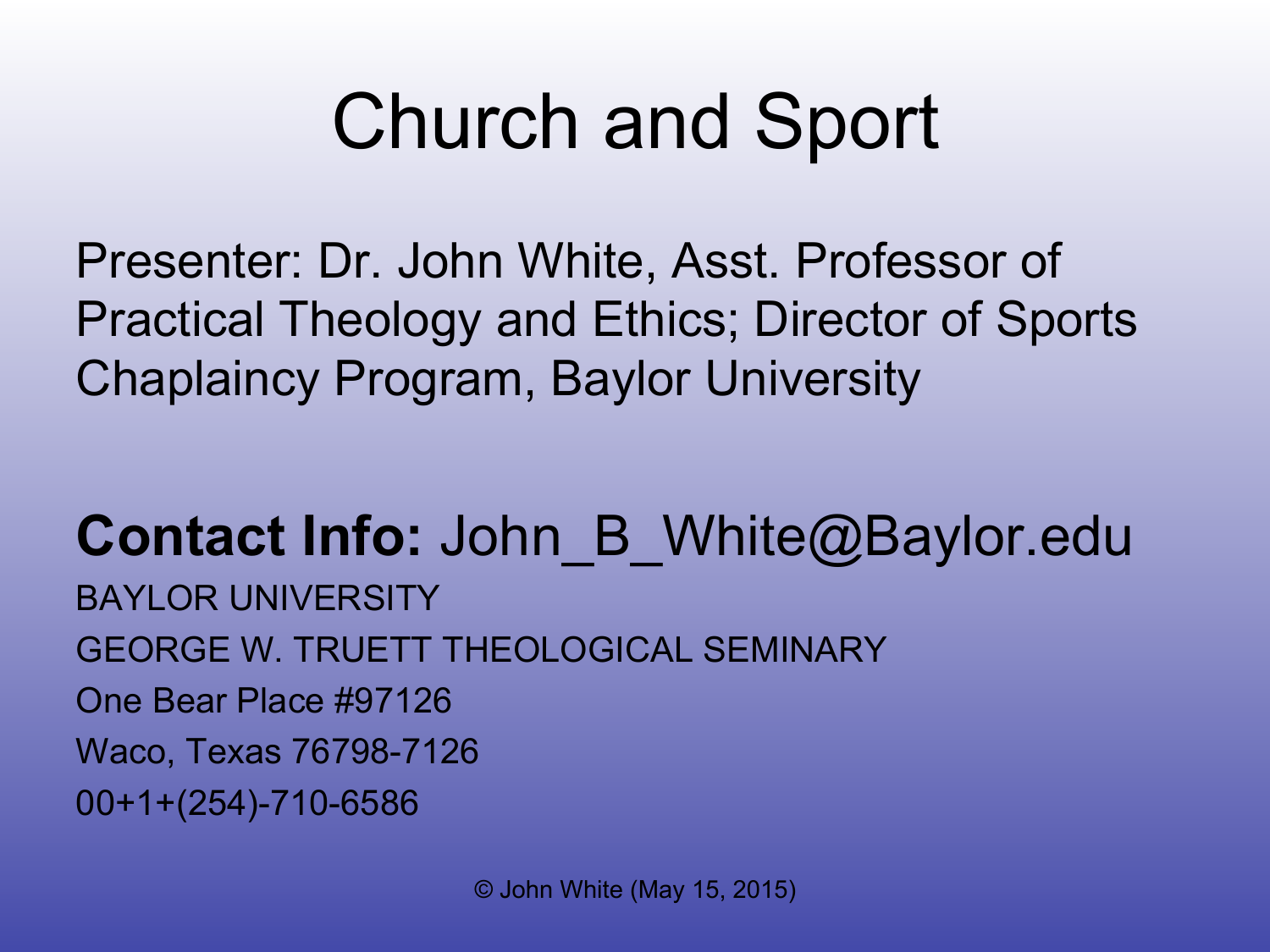

*Game:* **Relationships (e.g., Coach, Athlete, Opponents, Refs/rules)**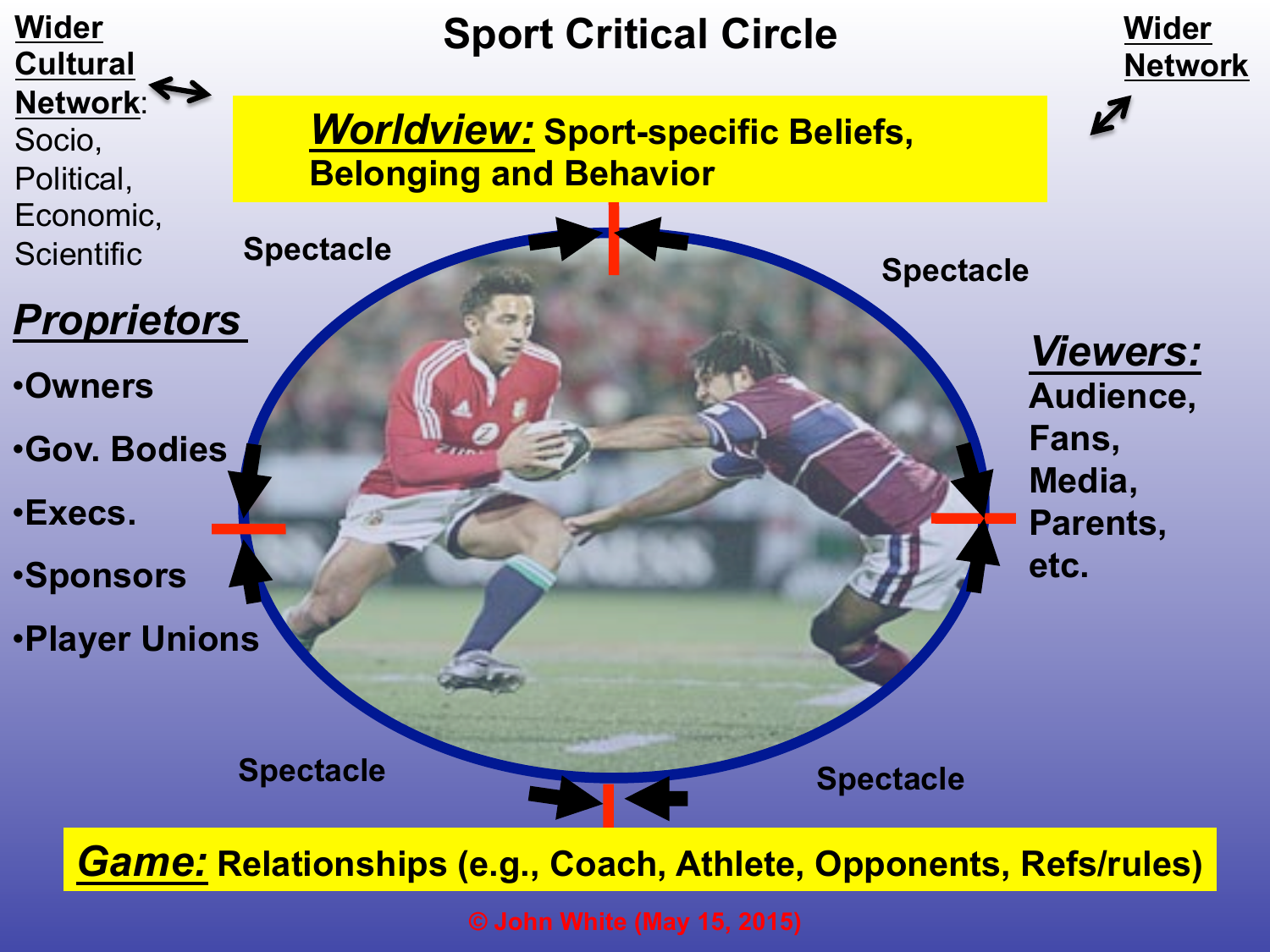# Non-Neutrality

Since sports are a complex interaction of multiple narratives and relationships that are set within a wider network of institutions, interests, values, and ideologies, then sports are not neutral (value-free) activities.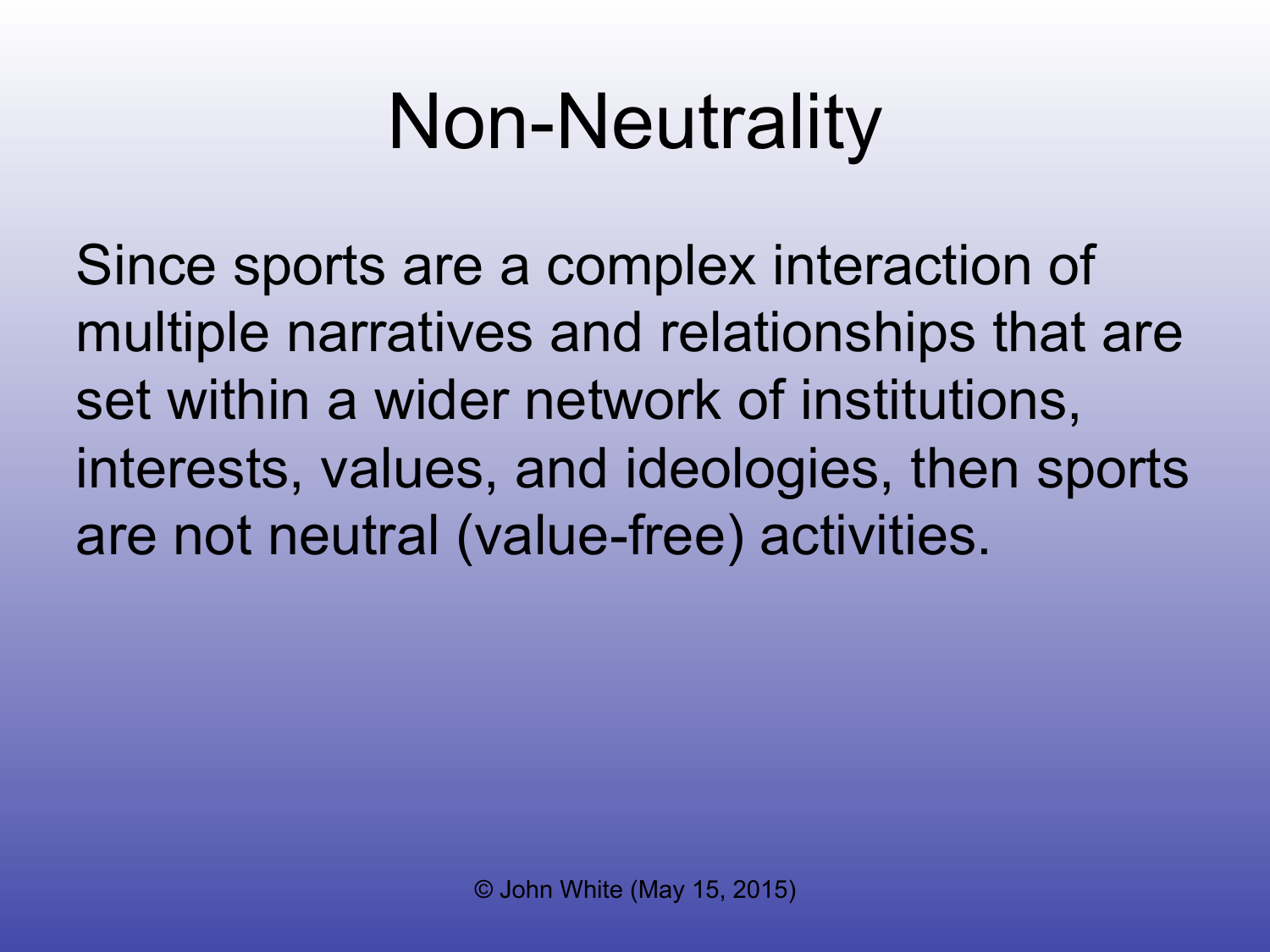#### Coaches: Multiple Roles

- 1) Helping Professional (Therapist)
- 2) Mentor/Positive Role Model
- 3) Manager
- 4) Dad/Mom
- 5) Instructor/Teacher
- 6) Encourager
- 7) Disciplinarian
- 8) Strategist
- 9) Leader

**Issue:** Although these profiles might be helpful in general, none of these essentially distinguish Catholic-based coaching from non-Christian coaching, and therefore there are limitations to these concepts and perspectives.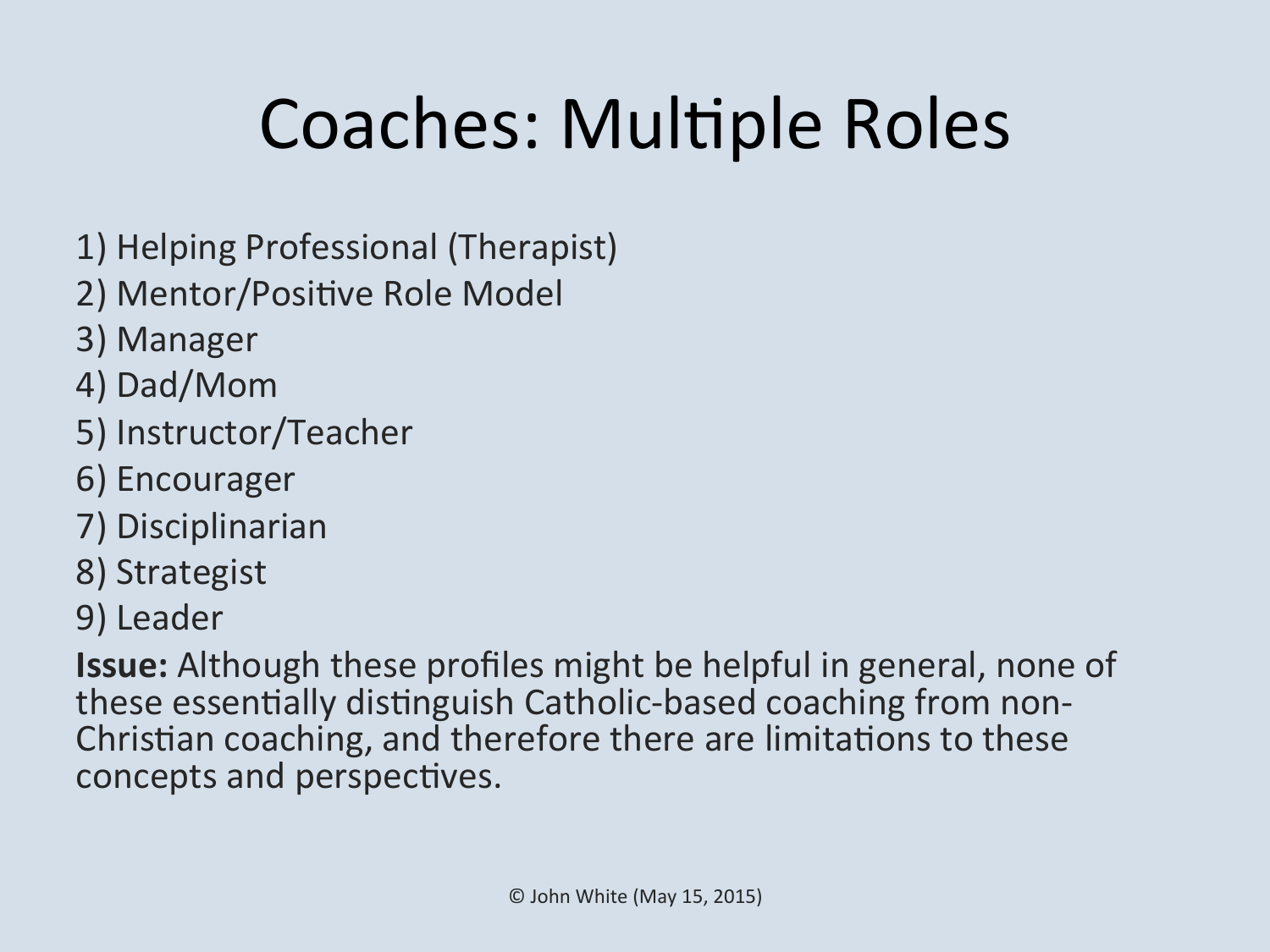### Where do Christians turn?

- Conflicts, Challenges, Confusion
- Why? Why? Why? (Theological Convictions)
- Professor Norbert Müller's Research
- Question: What difference then does being a **Christian** make for the role of a coach?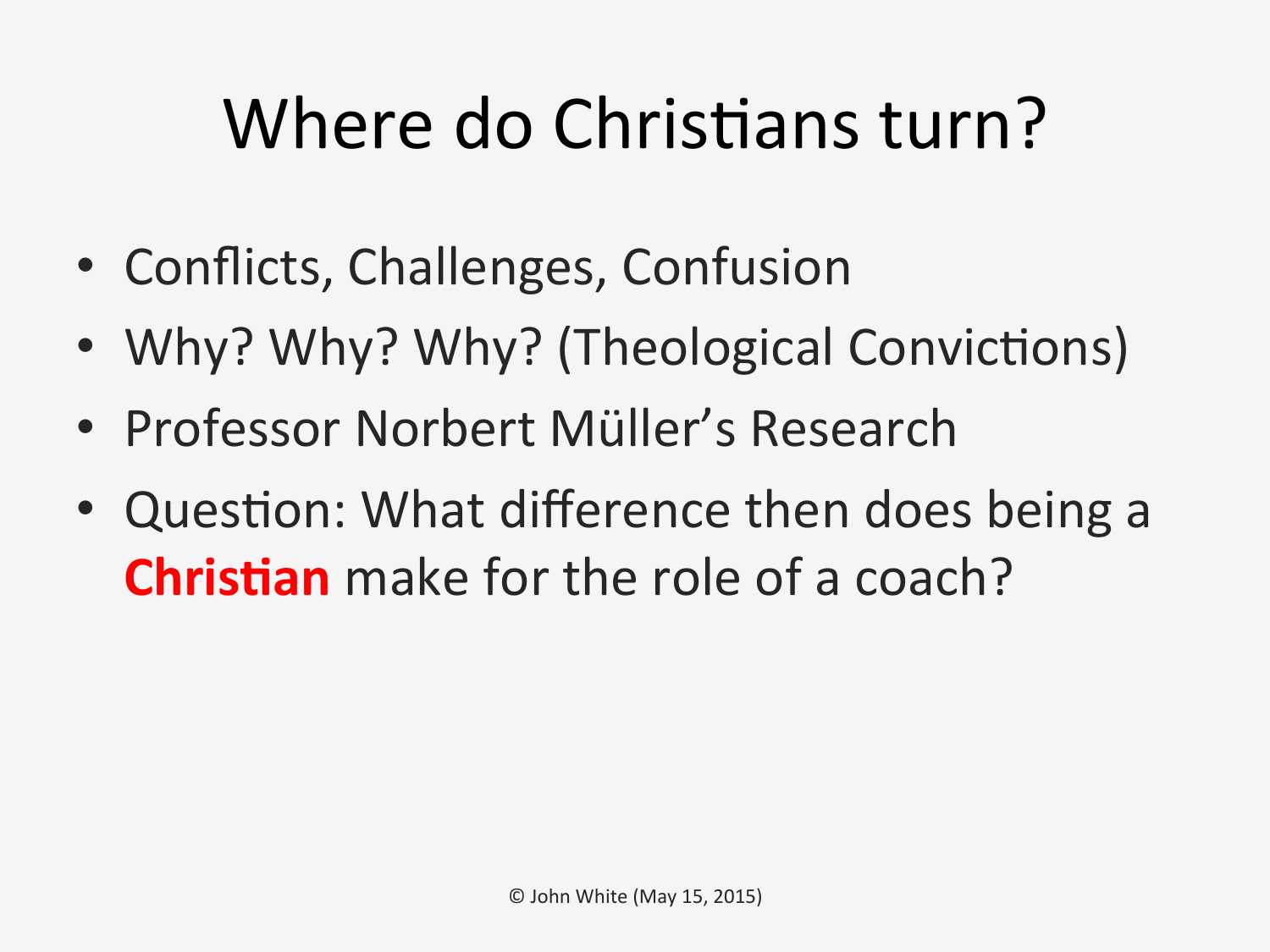## Vatican II

- Dialogue with modern culture
- Implementation of a Christian paradigm which the Council Fathers applied to all cultural spheres and callings [even sport-*Gaudium et*] *Spes*, 61] and therefore by implication to the vocation of coaching
- Christocentric Aim for Coaches: *Gaudium et Spes*, 22 and 24 (Formation into the image of Christ)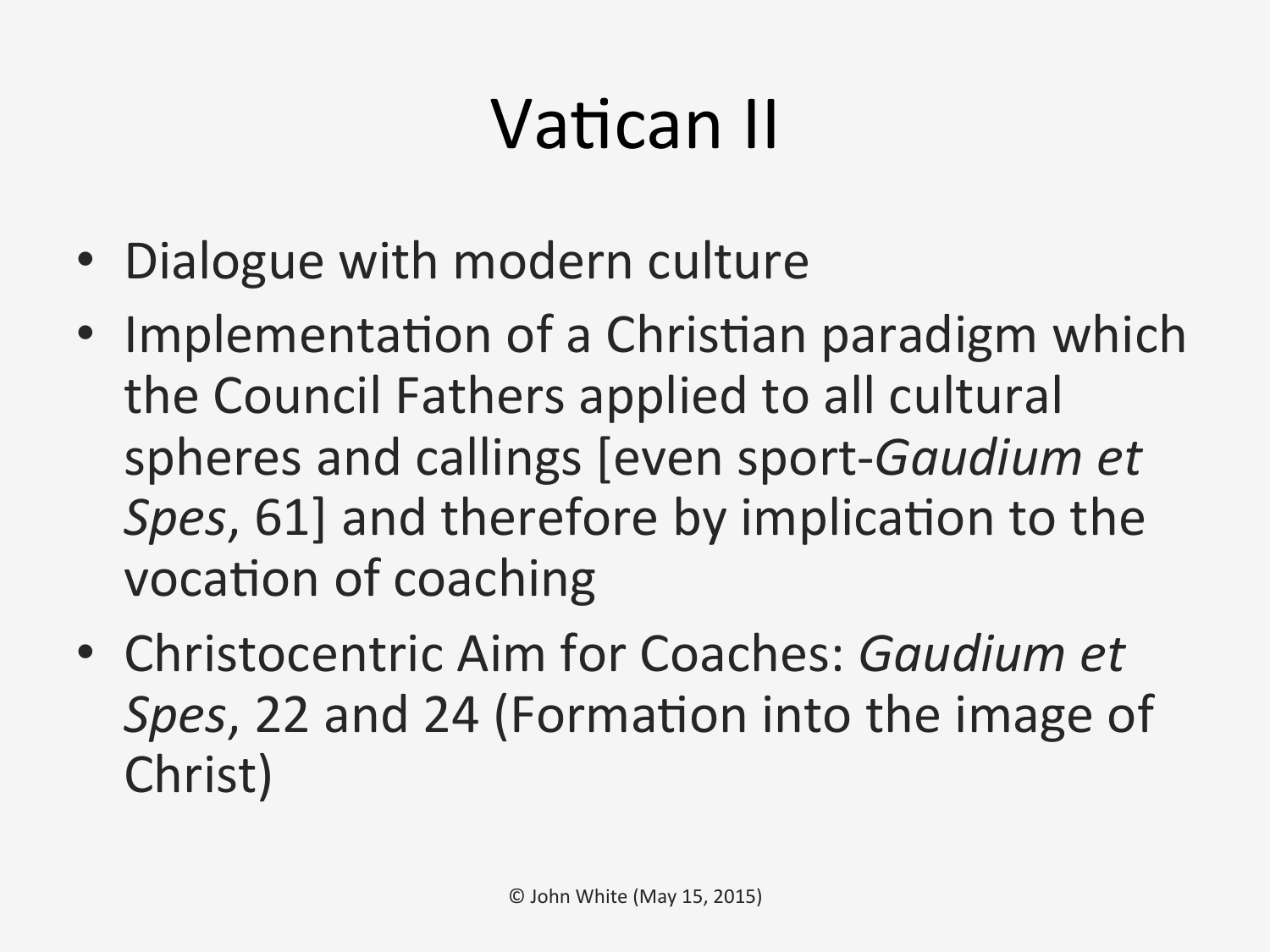#### Lumen Gentium 31

"[Christians] are by baptism made one body with Christ and are constituted among the People of God; they are in their own way made **sharers in the priestly, prophetical, and kingly functions of Christ**; and **they carry out for their own part the mission of the whole Christian people in the Church and in the world."**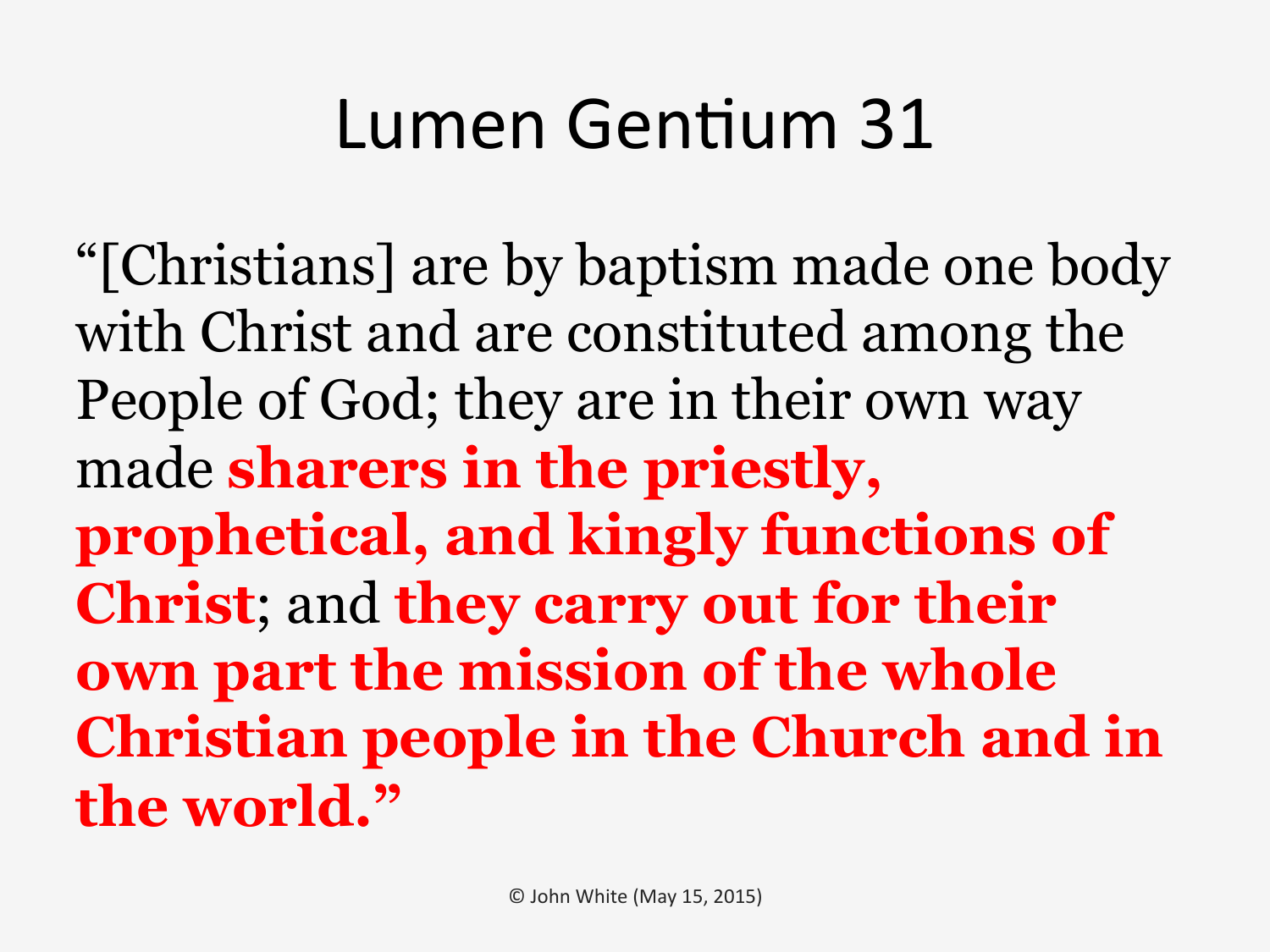#### Catechism of the Catholic Church

"Jesus fulfilled the messianic hope of Israel in his threefold office of priest, prophet, and king.  $\dots$ Jesus Christ is the one whom the Father anointed with the Holy Spirit and established as priest, prophet, and king. The whole People of God participates in these three offices of Christ and bears the responsibilities for mission and service that flow from them...."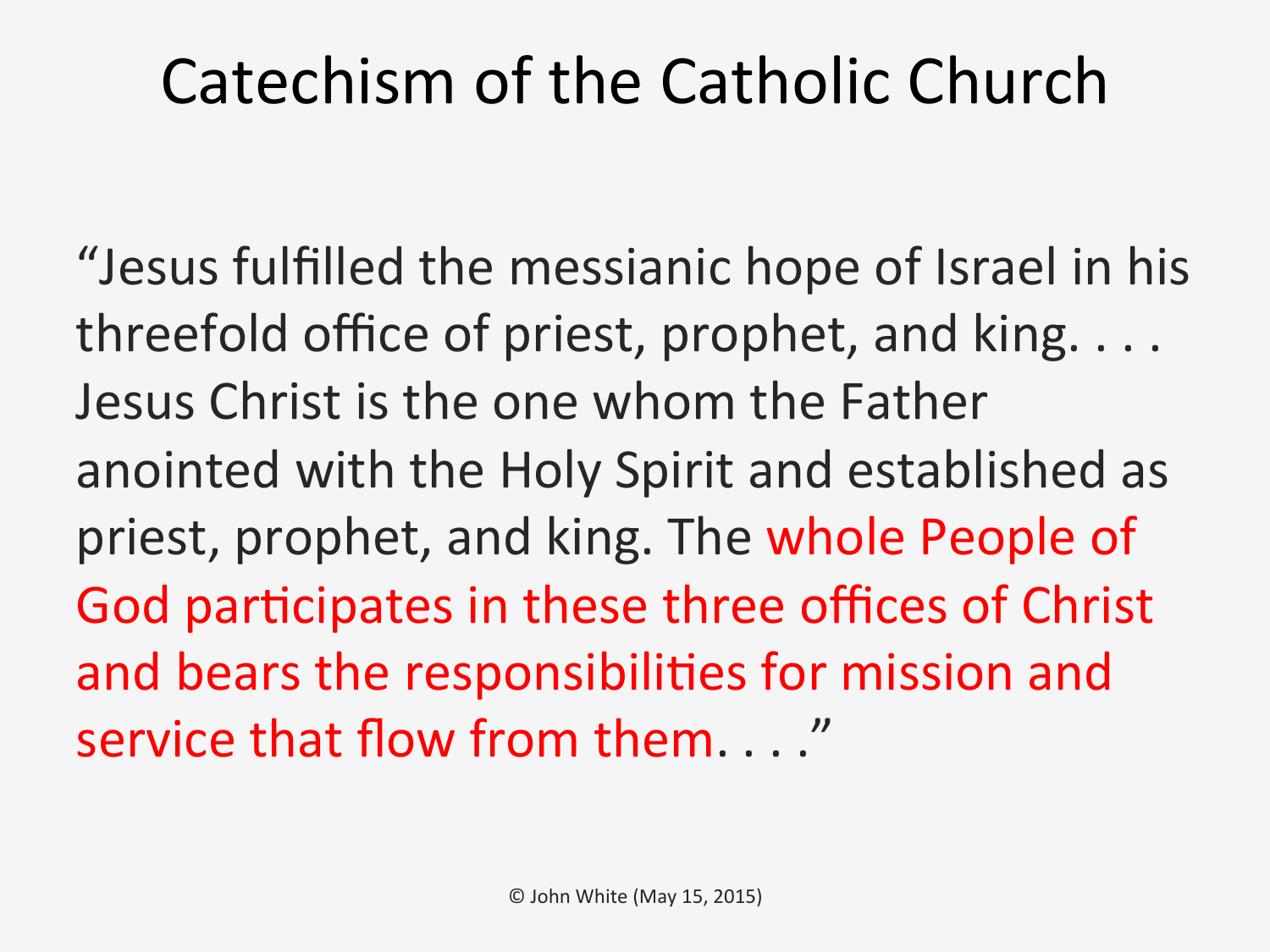#### Problem of Dualism

"The Christian who neglects his temporal duties, neglects his duties toward his neighbor and even God, and jeopardizes his eternal salvation. Christians should rather rejoice that, following the example of Christ Who worked as an artisan, they are free to give proper exercise to all their earthly activities and to their humane, domestic, professional, social and technical enterprises by gathering them into one vital synthesis with religious values, under whose supreme direction all things are harmonized unto God's glory." (GS, 43)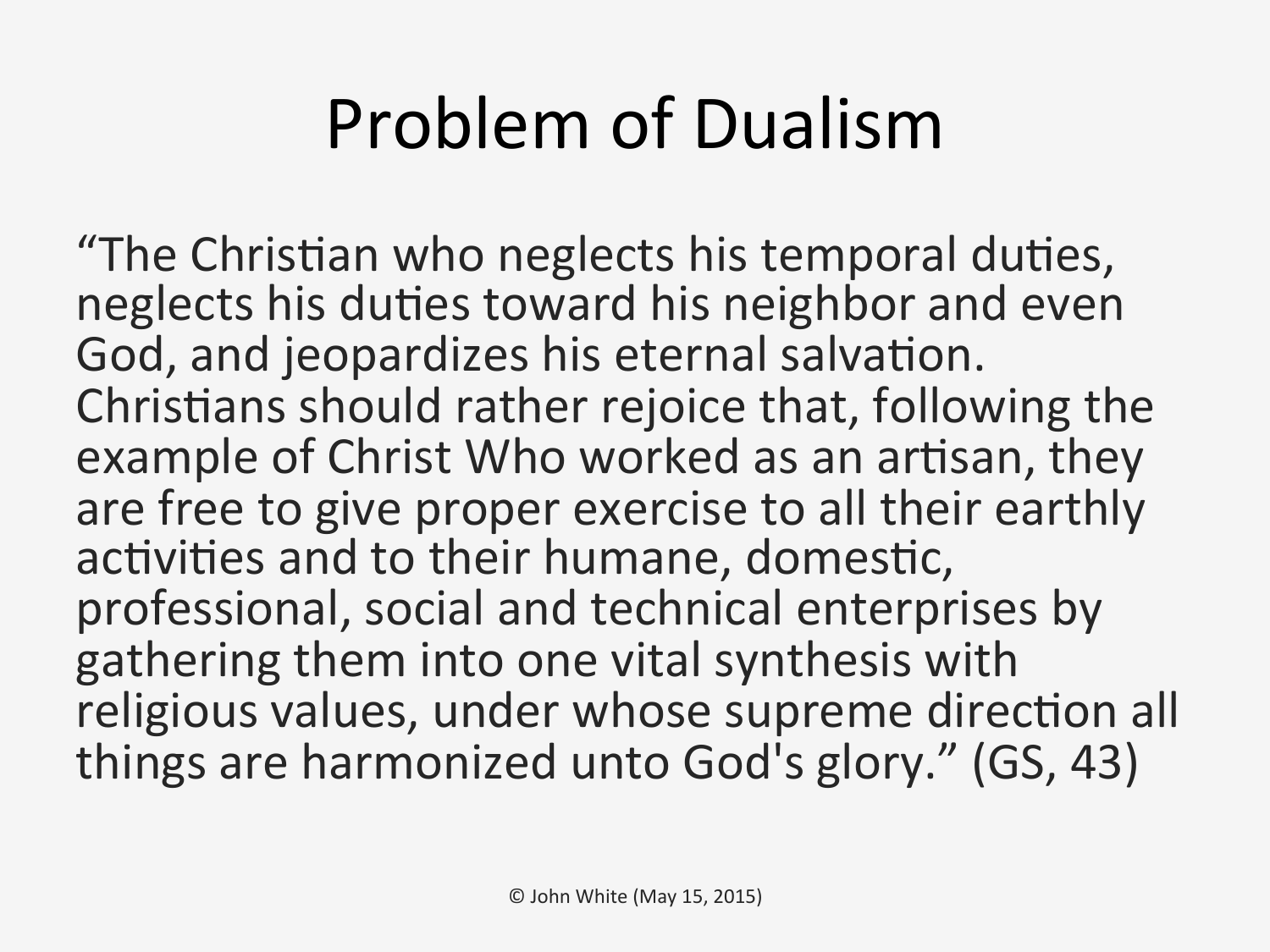At the heart of the problem of dualism is a skewed theology, often a separation of creation and redemption, and in order to repair and resist this challenge of dualism, we must implement the prophetic, priestly, and kingly functions or tasks of our Lord in and through such mundane affairs as sports.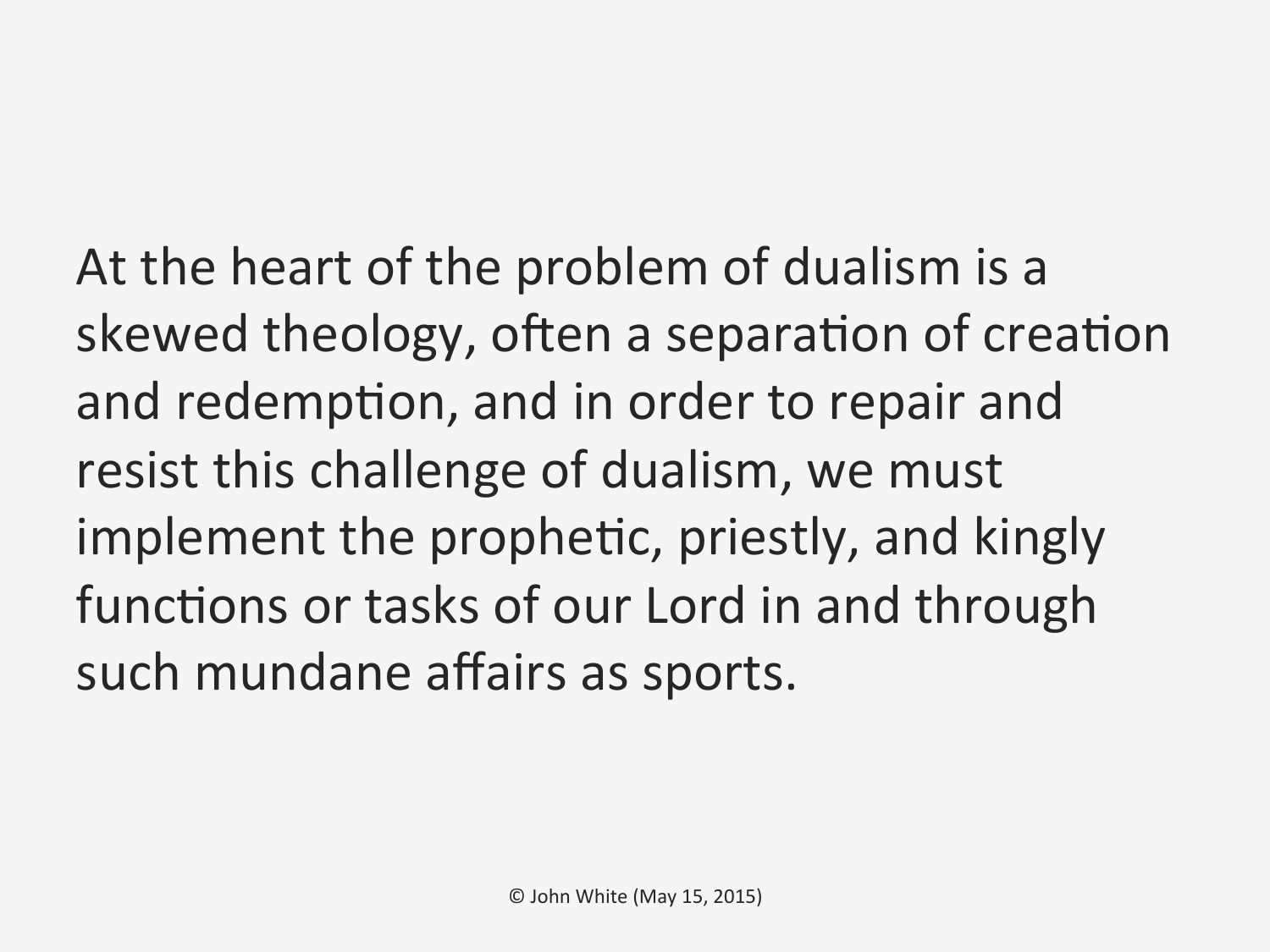#### Thesis

Because our moral and spiritual lives as Christians entail living out the human dimension (who we are and what we do) from the reality that only in the mystery of the incarnate Word does the mystery of humankind take on light, $1$  then the vocation of a coach should equally respond with the necessary requisite attitudes, virtues, and actions which reflect the Reality of revelation and redemption. In particular, coaches in response to this indicative of redemptive reality demonstrate a posture of obedience when they share in the threefold office of Jesus as priest, prophet, and king.

\_\_\_\_\_\_\_\_\_\_\_\_\_\_\_\_ 

<sup>&</sup>lt;sup>1</sup>Gaudium et Spes, 22: The truth is that only in the mystery of the incarnate Word does the mystery of man take on light. For Adam, the first man, was a figure of Him Who was to come, namely Christ the Lord. Christ, the final Adam, by the revelation of the mystery of the Father and His love, fully reveals man to man himself and makes his supreme calling clear. It is not surprising, then, that in Him all the aforementioned truths find their root and attain their crown.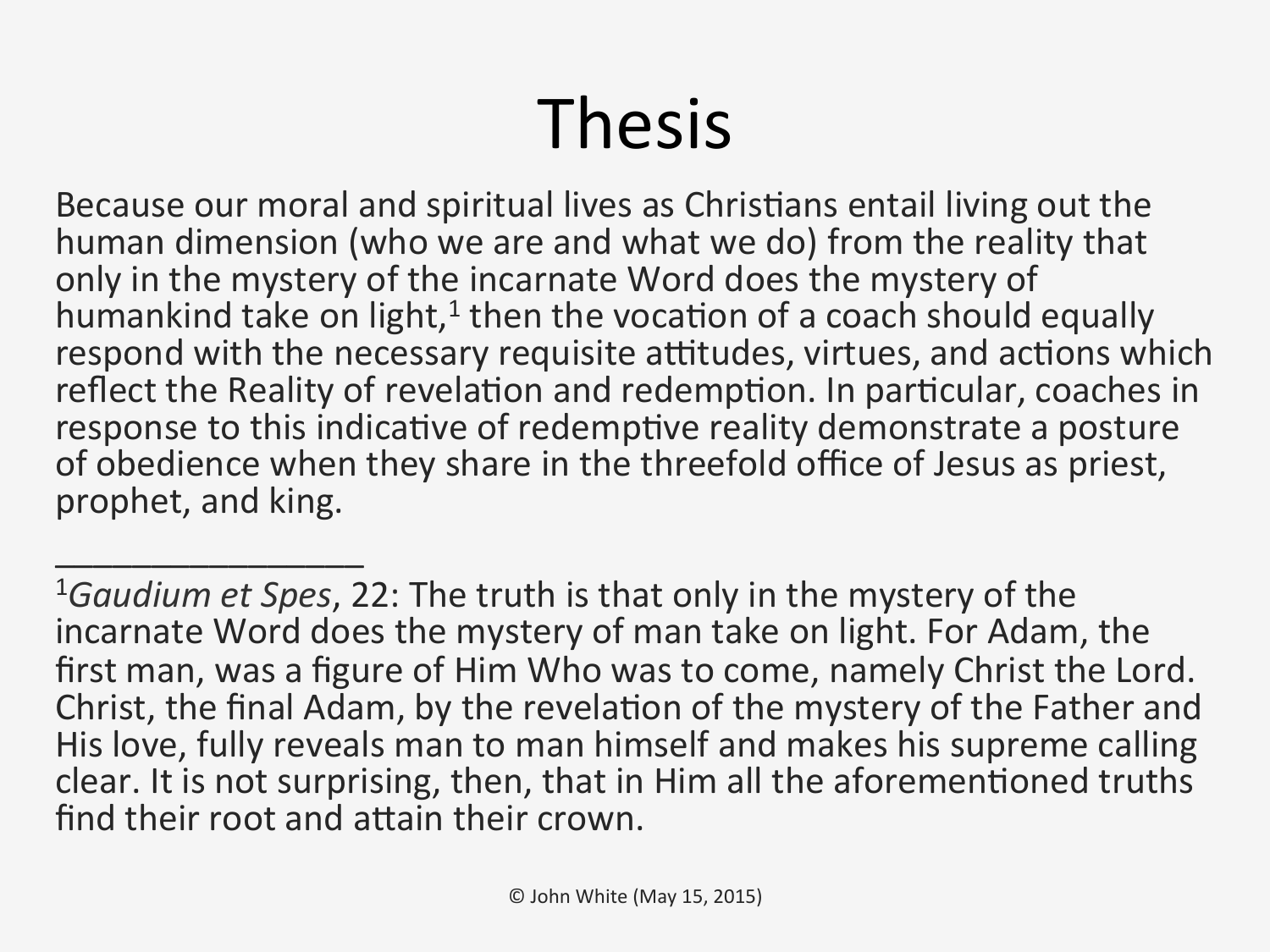#### Warrant

*Gaudium et Spes* 22 is arguably the most important basic conviction from the teaching of Vatican II. And when seen as the theological lens from which to understand all of life, our exercise of this doctrine in sports is even more needed today in sports, because of the regnant worldviews which threaten to eviscerate and undo human dignity. What this means for coaches is that they have a 3-fold responsibility to assist and mentor their athletes in their search of their true humanity. (Cf. *LG*, 31-36)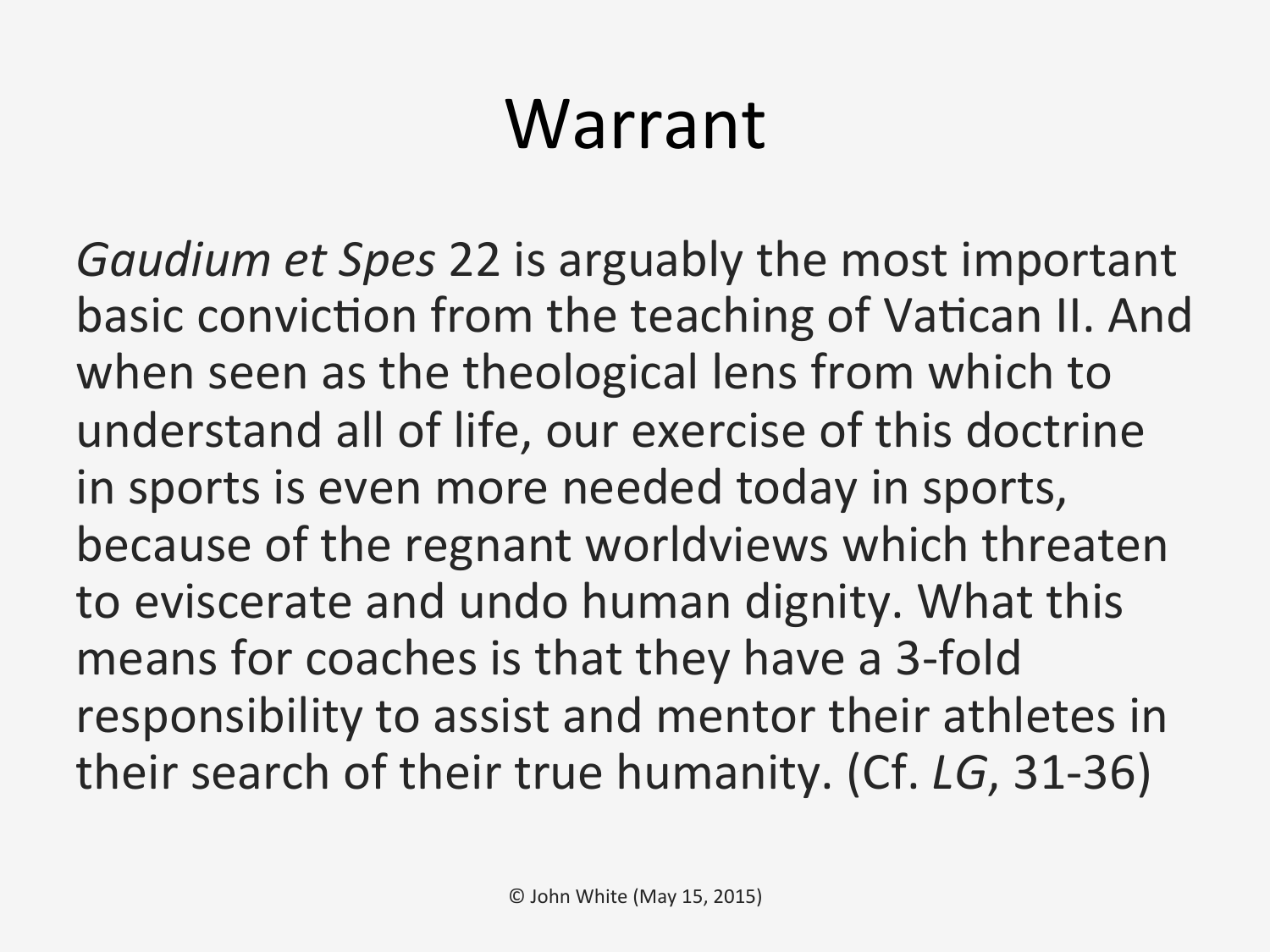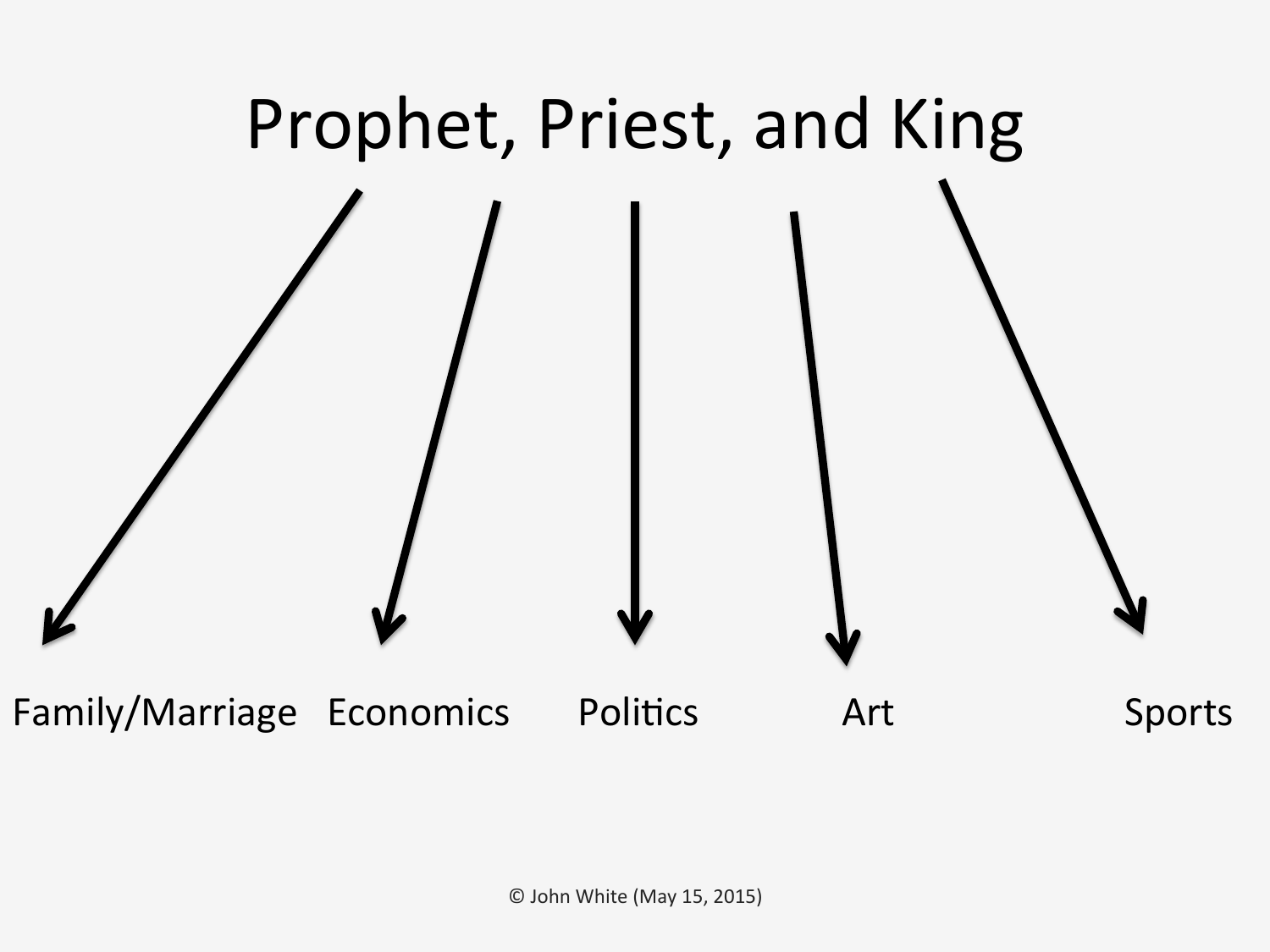#### **Missional Coaching: Coaching as...**

# Rev. Jesus Christ: GS 22, 24

Co.

**King** 

© John White (May 15, 2015)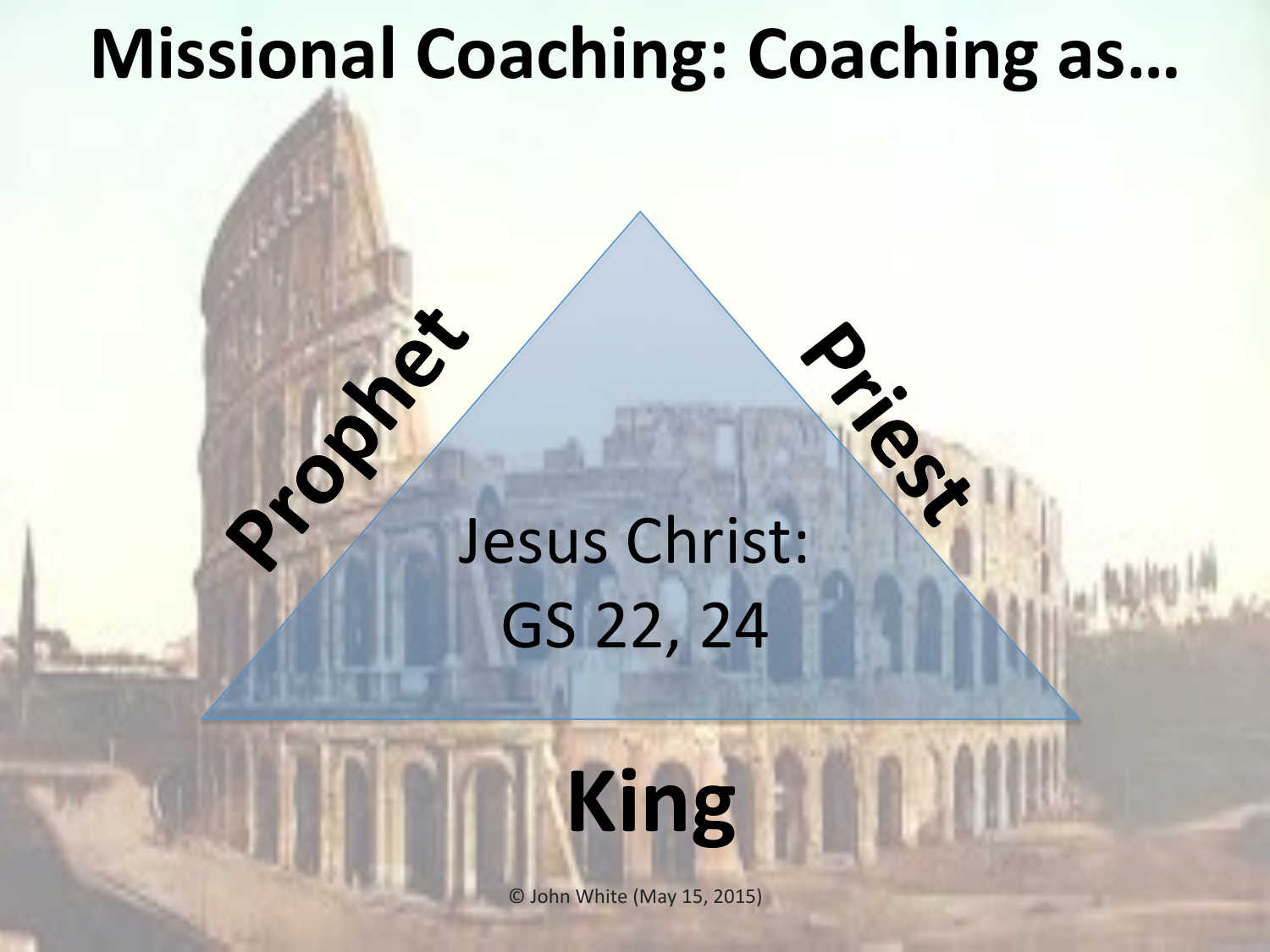#### **Definition**

What is a Coach as Prophet, Priest and King?

It is a Coach who participates in Christ's ministry by modeling the right sacrifice (Priest), speaking the right word (Prophet), and stewarding the right rule (King) in the right way (virtue) at the right time (wisdom) in the sphere of sports and beyond (culture).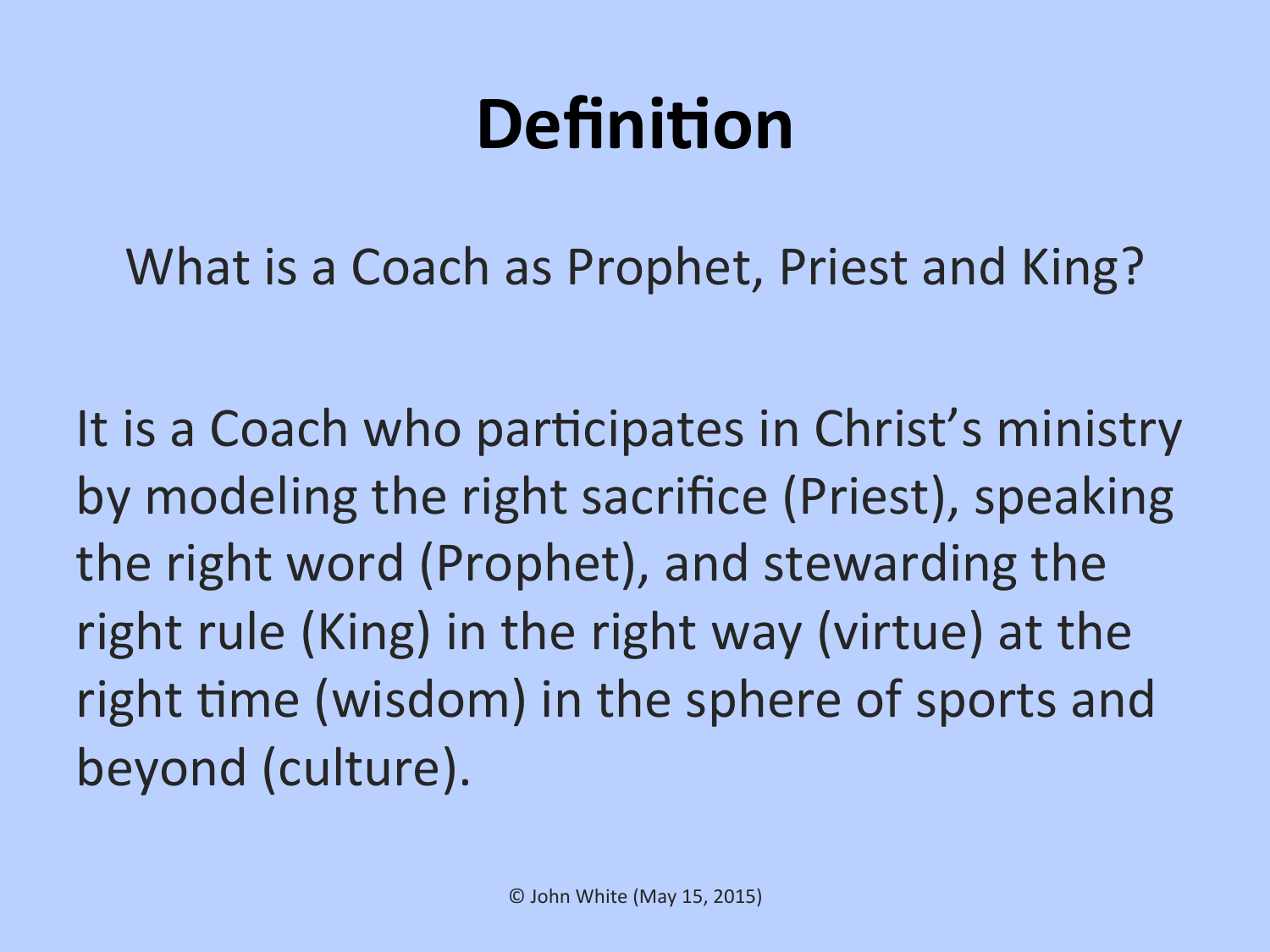## Coach as Priest, Prophet and King

#### **3-Fold Responsibility**

- Priest: Modeling, Caring, and Celebrating (Love)—(Goodness)
- Prophet: Teaching, Critiquing, and Envisioning (Hope)—(Beauty)
- King: Creating, Stewarding, and Building (Faith)—(Truth)